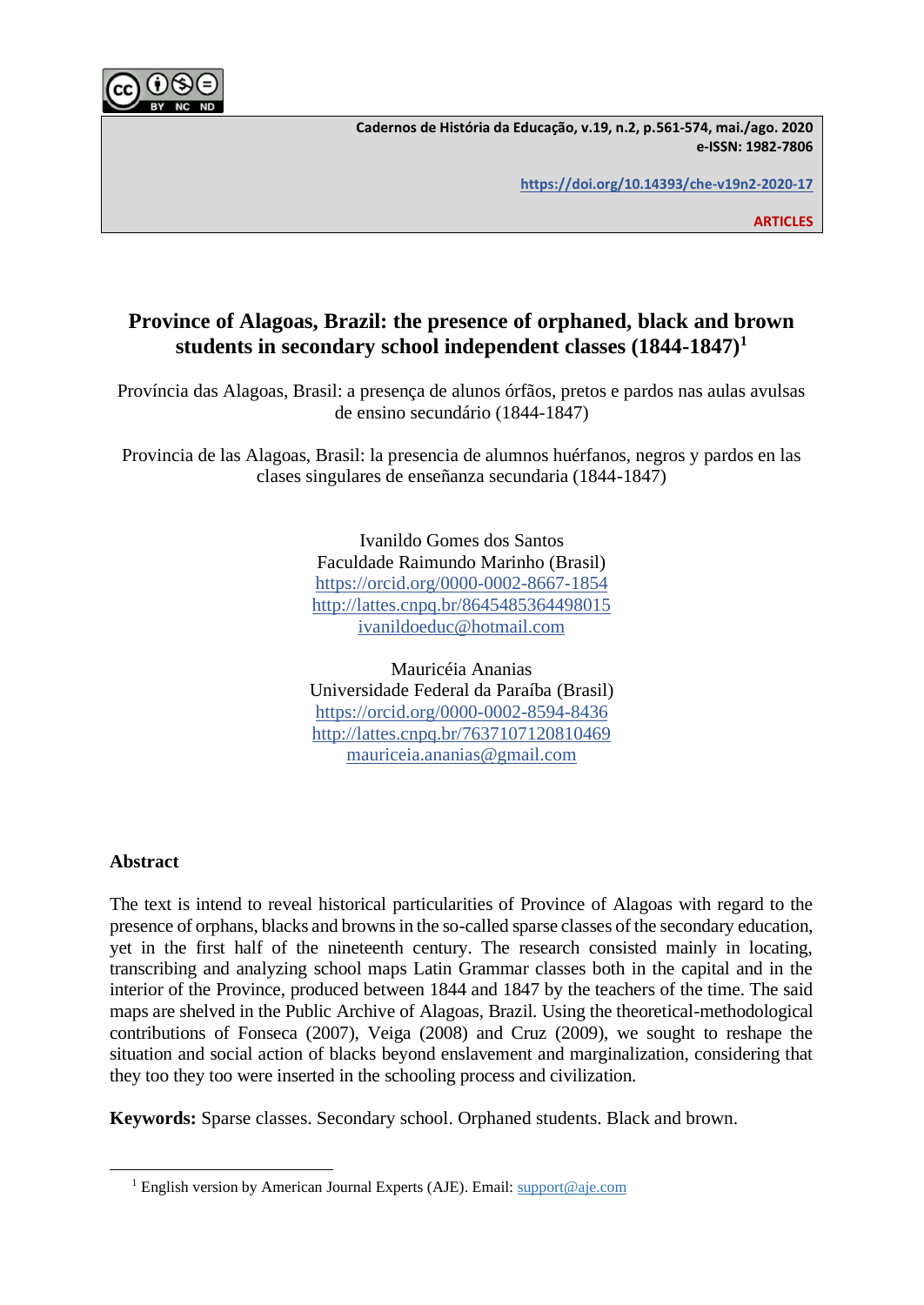### **Resumo**

O texto objetiva revelar particularidades históricas da Província das Alagoas no que diz respeito à presença de alunos órfãos, pretos e pardos nas chamadas aulas avulsas do ensino secundário, ainda na primeira metade do século XIX. A pesquisa consistiu, sobretudo, na localização, transcrição e análise de mapas escolares das aulas de Gramática Latina tanto da capital quanto do interior da Província, produzidos entre 1844 e 1847, pelos professores da época. Os referidos mapas encontram-se acondicionados no Arquivo Público de Alagoas, Brasil. Utilizando os aportes teórico-metodológicos de Fonseca (2007), Veiga (2008) e Cruz (2009), buscamos redimensionar a situação e ação social dos negros para além da escravização e marginalização, tendo em vista que também eles estiveram inseridos no processo de escolarização e civilização.

**Palavras-chave:** Aulas avulsas. Ensino secundário. Alunos órfãos. Pretos e pardos.

### **Resumen**

El texto tiene por objeto revelar particularidades históricas de la Provincia de las Alagoas en lo que se refiere a la presencia de alumnos huérfanos, negros y pardos en las llamadas clases singulares de la enseñanza secundaria, aún en la primera mitad del siglo XIX. La investigación consistió, sobre todo, en la localización, transcripción y análisis de mapas escolares de las clases de Gramática Latina tanto de la capital cuánto del interior de la Provincia, producidos entre 1844 y 1847, por los profesores de la época. Los mencionados mapas se encuentran envasados en el Archivo Público de Alagoas, Brasil. Utilizando los aportes teórico-metodológicos de Fonseca (2007), Veiga (2008) e y Cruz (2009), buscamos redimensionar la situación y acción social de los negros además de la esclavización y marginalización, teniendo en vista que ellos también han estado introducidos en el proceso de escolarización y civilización.

**Palabras-clave:** Clases singulares. Enseñanza secundaria. Alumnos huérfanos. Negros y pardos.

**Received:** 2019/10/04 **Approved**: 2020/01/20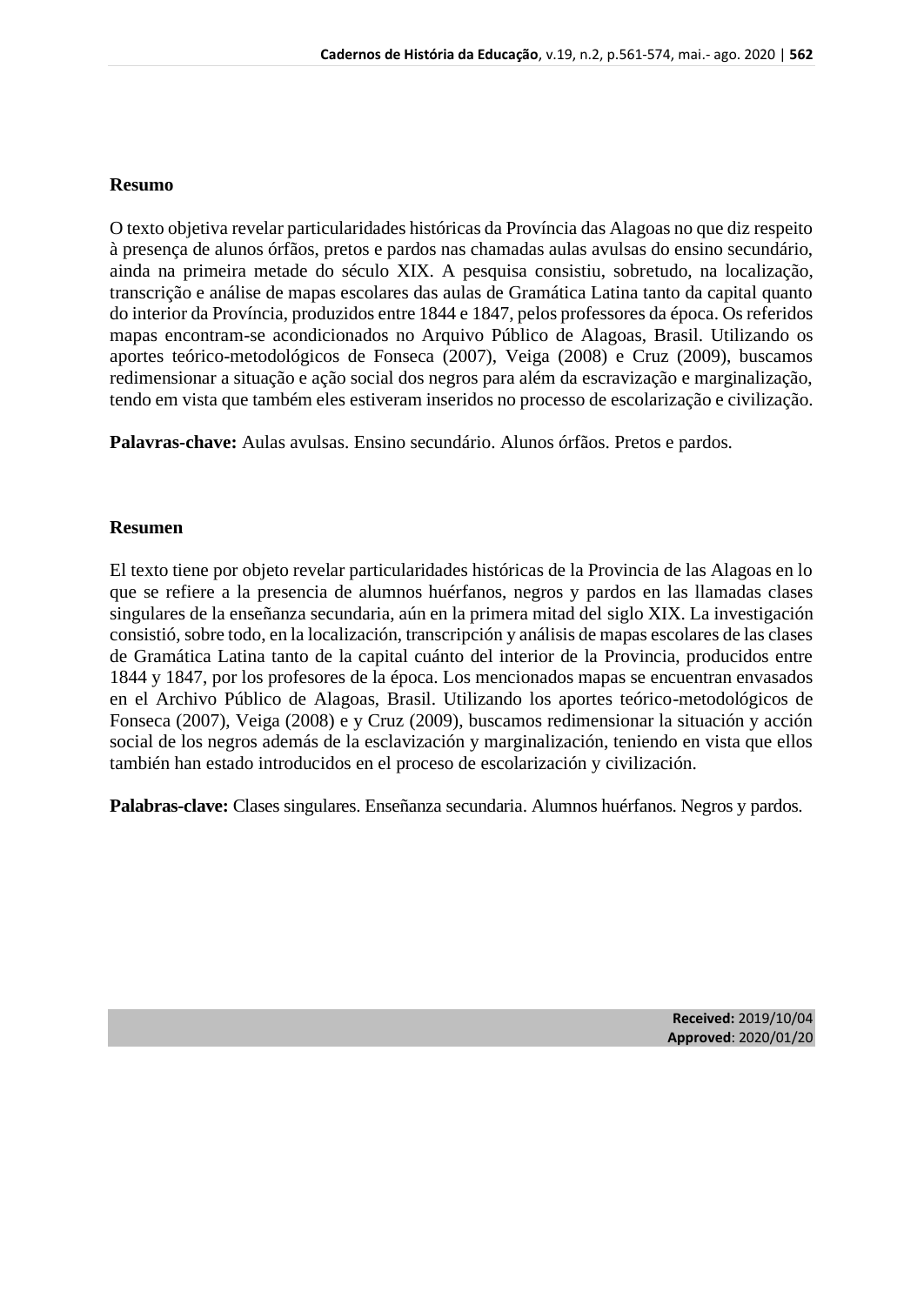### **Introduction**

Secondary education was introduced to Brazil by the Jesuits, although other religious orders such as Carmelites, Franciscans and Benedictines also devoted themselves to this level of education. Based on the *Ratio Studiorum,* Jesuit secondary schools introduced literate culture into an environment in which writing was rare or absent and in which there was a notable differentiation between the humanities-based education of elite children and the education of native groups, which focused on teaching catechism. After the Jesuits were expelled in 1759 during the Pombaline reforms, Brazilian secondary education consisted of classes in all the captaincies, maintaining the same distinction between elite and poor students. Secondary schools established during the imperial period followed the same lines, and their main social function was to provide university preparation for those who would become the political-administrative elite of the provinces and the national Brazilian state that was being formed.

Given this finding, enrollment and attendance of orphaned, black and brown students in independent Latin Grammar classes in Alagoas leads us to question one of the paradigms held by studies and research in the field of educational history with regard to Brazilian secondary education in the 19th century. This assumption, to which most scholars in the field subscribe, is based on the basic idea that this model of education was intended only for elite students, i.e., white students, not black or brown students.

Based on the empirical evidence presented in this article, we suggest a working hypothesis that confirms that students were from the less privileged social strata, although some of them may have belonged to more well-off social groups. According to Cruz (2009), although the criterion of skin color was the main method of distinguishing social groups, it was not always possible to know "[...] who was in fact, a slave, such as in the case of an African descendent or Brazilian-born black person, especially in urban areas, where the economic activities carried out permitted greater autonomy [...]" (CRUZ, 2009, p. 113). In addition, the mere condition of being an orphan was not necessarily an indicator of poverty, as elite children could also be orphaned.

The temporal cross-section chosen, from 1844 to 1847, is justified by the existence and location of the documents analyzed, which are stored at the Public Archives of Alagoas, Brazil. The main sources are school records kept by teachers at that time.<sup>2</sup> The first set of records was kept by Fr. Francisco de Assis Ribeiro, a Latin teacher in Maceió, dating from 1844; the second was kept by Fr. Leopoldino Antonio Fonseca, a Latin teacher in the town of Atalaia, starting in 1847; and the third was kept by Fr. Antonio Craveiro de Barros Leite, who taught Latin in the city of Penedo, also dating from 1847.

The theoretical-methodological approach taken is based on Fonseca (2007), Veiga (2008) and Cruz (2009) seeking to reassess the circumstances and social action of blacks beyond enslavement and marginalization, considering that they were also involved in the process of formal education and civilization. We therefore want to contribute to the underexplored discussion of the presence of less well-off social groups, especially black and brown people, in secondary education during the 19th century.<sup>3</sup>

<sup>2</sup>School records were documents kept by teachers in primary and secondary schools that were to be delivered promptly to inspectors. They primarily served the bureaucratic function of attesting to students' enrollment and attendance, as well as the payment of the teacher's salary. They therefore served as instruments for the control of teachers' work. They also provided access to information about students, such as names, parentage, birthplace, behavior, skin color and progress.

<sup>&</sup>lt;sup>3</sup>It is important to emphasize that the documents examined (school records) use the terms black and brown, as reflected by the title of the article. In some parts of the text, however, we chose to use the term black, and this category is increasingly gaining recognition and meaning in studies that address the groups known as "preto," "pardo," "crioulo" and "cabra" in Brazilian society. To better understand this terminology, see Fonseca (2007).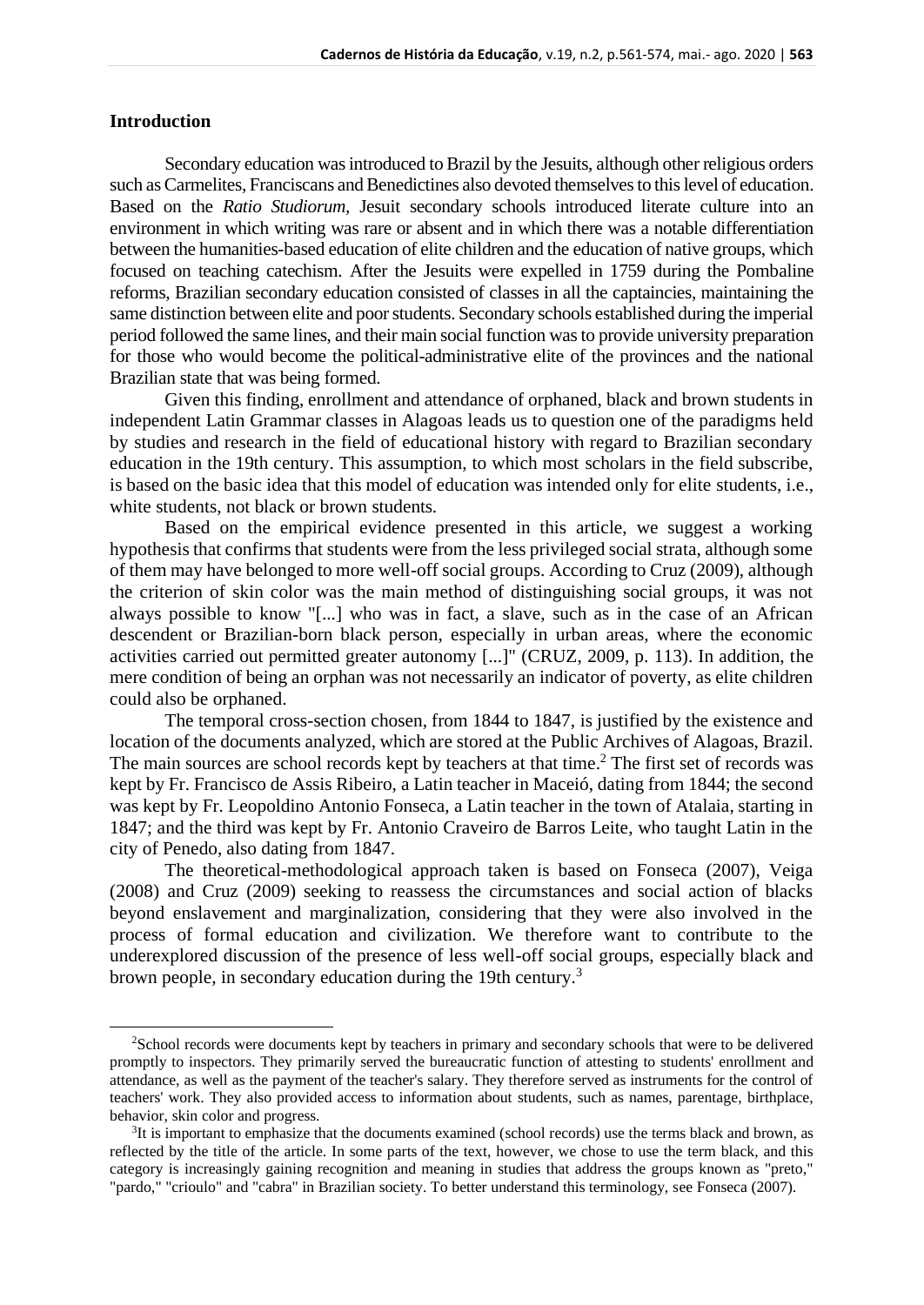It is important to highlight that according to population records, the total population of the province of Alagoas in  $1849<sup>4</sup>$  was 207,766, of whom approximately 70% were black or brown; of these, 72% were enslaved, and only 28% were free by birth or manumission. As a large part of Alagoas's population had no access to formal education, it is notable that although the number of black and brown students in secondary schools was small, they came into contact with literate culture, which offered an opportunity to master the behavioral codes of free people and be considered civilized in the eyes of society. According to the social arrangement of the time, the presence of these "men of color" in secondary education testifies to the ability of black and brown people to circulate in Alagoan society and equipped them to exercise a wide range of roles in and beyond the province.

In addition to the introduction, the text is divided into two parts. In the first, we analyze the case of Justiniano Honorato de Almeida, an orphan in the Latin Grammar class in the provincial capital of Maceió in 1844, as well as his social trajectory and that of his family. Next, we discuss the presence of black and brown students in Latin Grammar classes in the provincial towns of Atalaia and Penedo in 1847. Last, we present our concluding thoughts.

#### **An orphaned student in a Latin Grammar class in Maceió**

The first set of records examined related to the Latin Grammar class in Maceió, taught by Fr. Francisco de Assis Ribeiro. In a manuscript dated March 15, 1844, Ribeiro attests to having enrolled 23 students in his class. The students were listed in a hierarchical order according to their level of knowledge, from the most basic level, such as studying adjectives, to more complex levels, such as studying the works of Sallustius and Virgil; those who were at a higher level were considered very advanced students. <sup>5</sup> Among these were José Francisco Soares, Delfino José Oliveira and José de Souza Barboza. Seven students were studying Sallustius and Virgil, four were studying Cornelius and fables, and the others were progressing in syntax, nouns, language and adjectives. All were well behaved and ranged from 12 to 21 years of age. In the column where parents' names were noted, some women's names appear, such as Felicidade Perpectua, mother of Aprigio Justiniano de Goes, Mrs. Anna Joaquim da Costa, mother of the students Joaquim da Costa and João Luiz de Araujo, and Maria Margarida de [illegible], mother of Custodio Francisco de Mello.<sup>6</sup>

In the column for parental information next to one student's name appears the notation "orphan." This was Justiniano Honorato de Almeida, a 15-year-old native of Penedo. Like the other students, D'Almeida was well behaved and was studying syntax.

Other sources provided us information about D'Almeida's professional and family history. In a letter to Imperial Council member João Alfredo Correia de Oliveira dated September 25, 1888, the graduate of the Latin Grammar class petitions for a promotion in his public service position. In that message, D'Almeida says he has been a public official in the Finance office of the province of Alagoas for more than 40 years. He reports that he has held various posts, including simple first-class guard; unloading officer; second clerk in the Penedo Customs House at the time of its establishment in 1868; and second clerk in the Treasury, the position he held at the time of his petition to the Council member. In the letter

<sup>4</sup>Summary records of the population of the province of Alagoas. Available at: http://brazil.crl.edu/bsd/bsd/15/000038.html Accessed: March 12, 2017.

<sup>&</sup>lt;sup>5</sup>The records do not indicate which works of these authors were studied. These may have included Sallustius' *Bellum Catilinae* and Virgil's *Eclogues* and the *Aeneid*, as these were frequently used in secondary school Latin classes in the 19th century, as noted by Arriada (2007) and Ferronato (2012).

<sup>6</sup>Arquivo Público de Alagoas. Mapas escolares, 1844. Cx. 0061.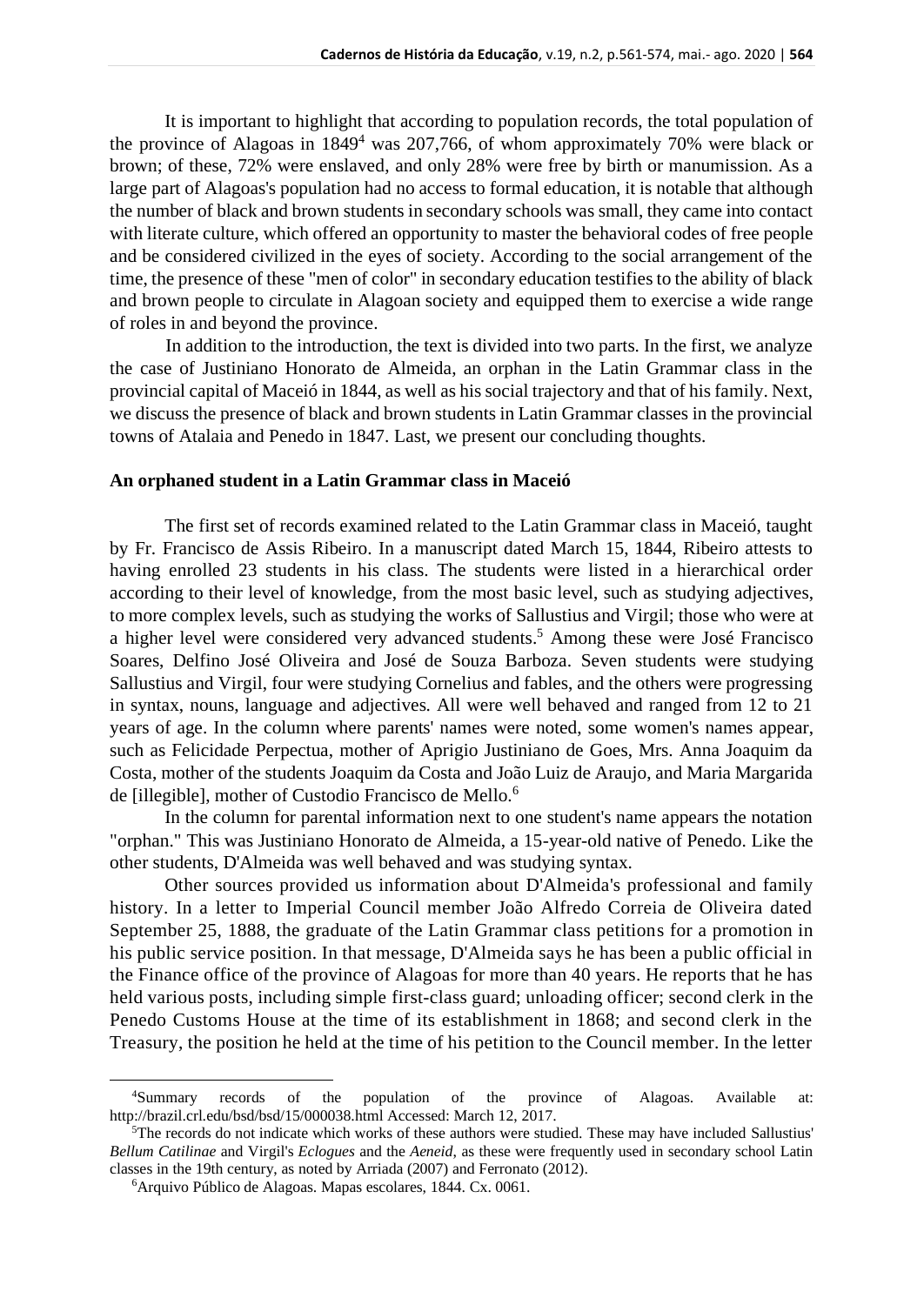requesting promotion, D'Almeida notes that he also worked on the special commission for the construction of the Paulo Afonso railway in 1883. In support of his request, he presents the following:

### **The undersigned is married and supports a large family, and his children are currently in need of education, the most valuable legacy parents can leave their children:**

He has provided more than forty (40) years of consecutive service to the Finance office in the customs office of Maceió [...].

During a long career as a public servant, he has taken only fifteen days of unpaid leave, during which time he came to the capital city to accompany his family, as his commission in that customs office had been extended.<sup>7</sup>

As mentioned, the fact of being an orphan is not in itself an indicator of a student's poverty, as the children of rich people could also be orphaned. However, this review of the evidence left by the subject reinforces our assumption that in this particular case, the student was poor. First, the fact that he had a large family seemed to the petitioner to be plausible grounds for requesting better financial conditions to educate his children. More particularly, one of his sons joined and used the services of the Educational and Support Society for Clerks  $(1882-1884).$ <sup>8</sup> The Society comprised craftsmen, workers and employees in the commercial houses of Maceió and, among other activities, offered night classes for business education. Notably, at the time, taking night classes could indicate a situation of poverty or social solidarity among workers for training of their partners or people close to them.

According to entries in the baptismal records of the Nossa Senhora dos Prazeres Cathedral in Maceió, Justiniano Honorato de Almeida and his wife, Guilhermina Lima de Almeida, had at least seven children: João Almeida (João Luiz Honorato de Almeida), baptized on June 16, 1859; Graciliano de Almeida (Graciliano de Almeida Xexeo), born on August 12, 1862, and baptized on December 14 of the same year; Octaviano de Almeida, baptized on March 5, 1864; Octavia de Almeida, baptized on March 5, 1864; Cecilia de Almeida, born on June 2, 1871, and baptized on February 10, 1877; Ritta de Almeida, born on July 12, 1875, and baptized January 14, 1876; and Anna de Almeida, born on May 28, 1876, and baptized February 10, 1877. According to the obituary for D. Guilhermina, published in the newspaper *Gutenberg* on January 21, 1896, the couple's other son was Benedicto Honorato de Almeida.

Among the children of Justiniano and Guilhermina, João Luiz Honorato de Almeida was a member and student of the Educational and Support Society of Clerks of Maceió. According to Maciel (2011, p. 72), the bylaws of the Society defined five categories of commercial employees: "[...] first were the brokers; then the auctioneers; the third category of commercial employees consisted of managers, bookkeepers and clerks; the fourth was made up of dock-masters and the managers of warehouses and storage facilities; the fifth class consisted of drivers and transport stewards."

João Luiz Honorato de Almeida attended night classes for Portuguese and Commercial Record-keeping taught by the Educational and Support Society of Clerks of Maceió in 1883. With regard to the student's performance, Maciel (2010, p. 11, quotation marks in the original) states that

<sup>7</sup>Carta enviada por Justiniano Honorato d'Almeida para o conselheiro João Alfredo Correia de Oliveira. Disponível em: http://repositorio.ufpe.br/handle/123456789/14888. Acessado em: 07/08/2017. (Our emphasis).

<sup>8</sup>On this and other clerk associations in Maceió, see MACIEL, Osvaldo Batista Acioly. **A perseverança dos caixeiros**: o mutualismo dos trabalhadores do comércio em Maceió (1879-1917). Tese (Doutorado em História) – Universidade Federal de Pernambuco, CFCH. Programa de Pós-graduação em História, 2011.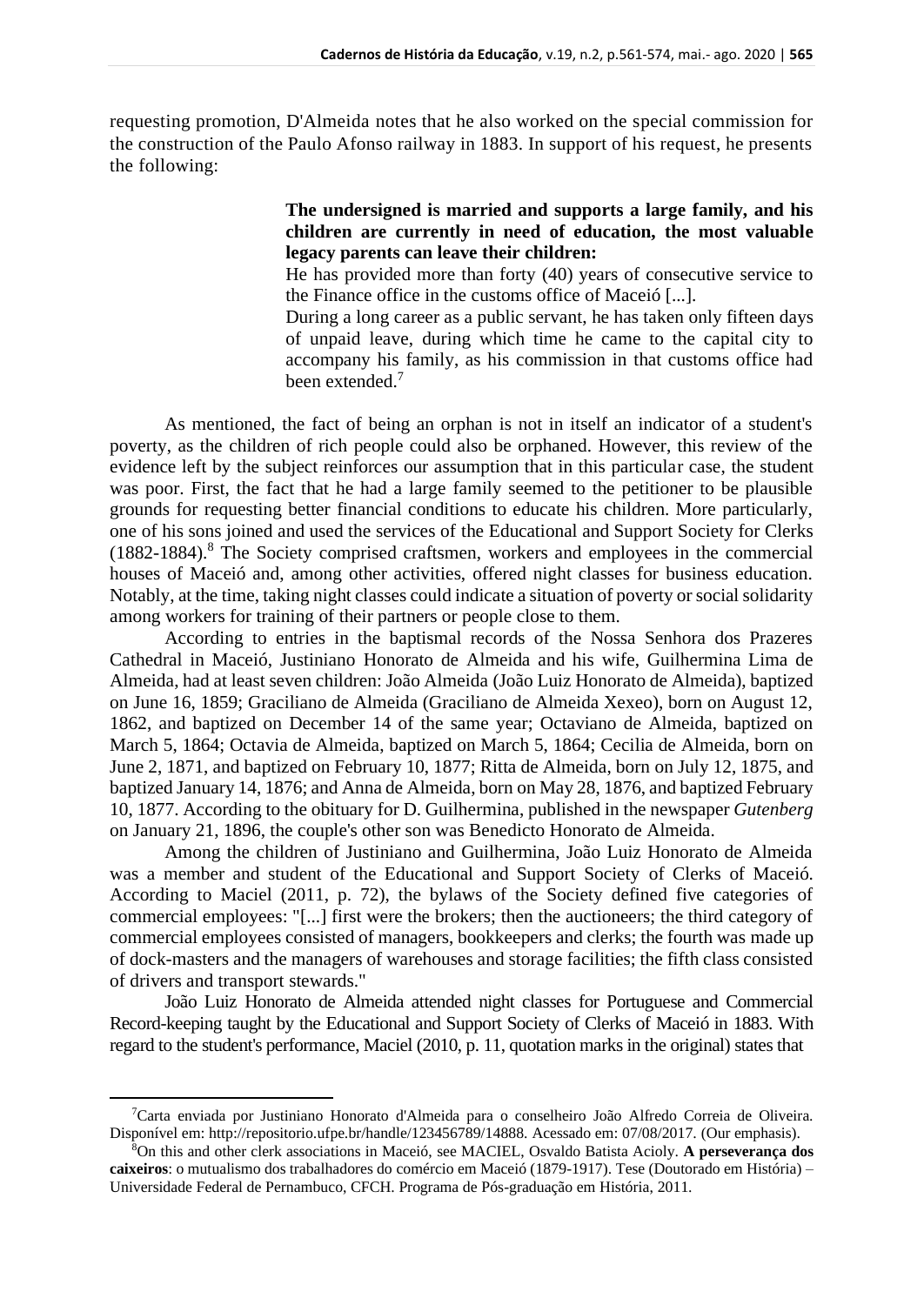[...]. It is worth noting that this student's grades are sometimes good and sometimes terrible, showing an oscillation in the quality of his learning. In any event, it was recorded in the minutes of May 20, 1883, that "due to his progress," that is, because of his assiduous application to the lessons and learning, he would be promoted to the "advanced Portuguese class." In addition to highlighting the student's good performance in the subject, it is clear that classes are taught by the individual method. This finding is to be expected, given the small number of students enrolled in the classes [...].

João Luiz was also a Fiscal Advisor to Companhia Progressiva de Fiação e Tecido [Progressive Spinning and Textile Company] (GUTENBERG, 1892) and a Lieutenant in the 7th Company of the First Infantry Battalion of the Parishes of Maceió and Jaraguá (ALMANAK DA PROVINCIA DAS ALAGOAS, 1891).

Justiniano, in turn, retired as a Second Clerk for the Court of Auditors, according to a declaration published in the Official Journal of the Union dated September 26,  $1895.9$ <sup>9</sup> The fact that he had not held a management position and started his career as a simple guard reinforces our hypothesis that he was poor at the time he was a student. Other hypotheses can also be considered, such as that he may have been the son of rich parents or raised by a well-off family. However, the sources do not allow us to draw a definitive conclusion about his life path.

Our assumption is also based on the circumstances of orphaned children in the 19th century, who, in general, were cared for by religious organizations that supported boys and girls who were poor due to bad luck or bad fortune, although others were orphans of well-off parents. These were often children who were illegitimate in the eyes of Christian society and turned over to a charitable institution to be raised. Later, state institutions were set up, primarily by craftsmen and apprentices, to care for and control these unfortunate children. According to Santos (2011, p. 81), these establishments were created to "take poor and helpless children out of the urban social space for the purpose of civilizing, disciplining and shaping the behavior of a class considered 'dangerous'[...]"

Although he did not pursue studies at the college level, as one may conjecture, Justiniano was able to secure a career in state administration as soon as he had finished his Latin classes; he did not, however, hold a management position, as these were reserved for those with college degrees. The fact that in 1888 he mentions having worked for approximately 40 years supports our statement that he was poor as a child, as it means he would have begun working at around 1848, at the age of 16. Nevertheless, he did not go to college as wealthier people did. It is therefore clear that employment was crucial to Justiniano's life, as he was not well-off financially. Another fact, already mentioned, is that his oldest son took night classes in an institution for poor people, such as the Educational and Support Society of Clerks of Maceió. Finally, we consider it important to highlight that D'Almeida's Latin classes, as well as his contact with and learning about literate culture, provided him and his family opportunities for social ascension.

#### **Black and brown students in Latin Grammar classes in the towns of Atalaia and Penedo**

School records from December 15, 1847, kept by the Latin Grammar teacher in the town of Atalaia, Leopoldino Antonio Fonseca,<sup>10</sup> show 27 enrolled students between the ages of 12

<sup>9</sup>ESTADOS UNIDOS DO BRAZIL. **Diario Official**, Directoria da Contabilidade do Thesouro, Capital Federal, 26set. 1895. Seção 1, p. 12.

 $10$ In addition to being a public school teacher, he was a Provincial Deputy in the 1858-59 legislature (Almanak da Provincia da Alagoas para o anno 1873).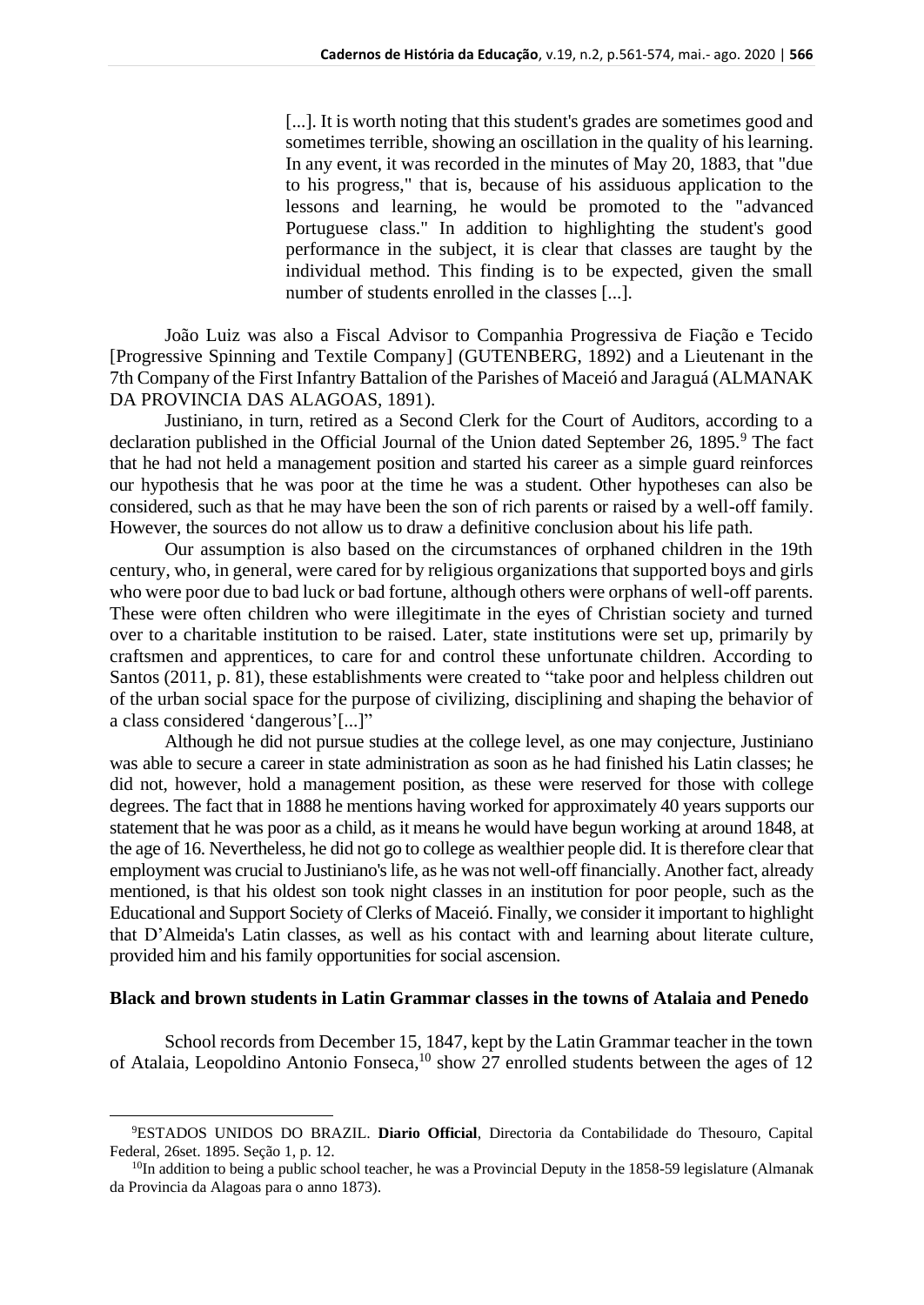and 18. The classes involved lessons on nouns, language, syntax, Eutropius, Cornelius, the Fables of Phaedrus, Sallustius and Virgil.<sup>11</sup>

Fonseca reported that one of the students in the class, Joaquim Manoel da Costa, was brown. An 18-year-old native of Atalaia, Costa is recorded as the son of the Reverend Manoel Joaquim da Costa. His level included studying Sallustius and Virgil. However, when the same class was taught by Fr. João da Silva Cardozo in 1844,<sup>12</sup> Costa was reported to be 16 years old, the son of Antonia Maria de Jesus, and at the level of learning nouns. It is worth pointing out that the 1844 records did not mention students' "quality;" therefore, it is not possible to make a comparison in this regard.

As can be observed from a comparison of the two records, the student Joaquim Manoel da Costa advanced from studying nouns to studying Sallustius and Virgil in the Latin Grammar class. Another important issue is the identity of his parents, especially his father because there was a real possibility that Joaquim Manoel was the natural son of Fr. Manoel Joaquim, as the latter also appears as the father of four brown children on the records of the same primary school in Atalaia from 1845 to 1847, as reported by Santos (2011). Therefore, the paternity referred to here may be spiritual or a godfather status rather than biological paternity. Importantly, at that time, before what was known as Romanization, $13$  it was common to find priests who had married or started families rather than remaining celibate.

Even considering the complexity of the terminology used at that time, the indication that the student's quality was "brown" allows us to consider the social position open to him in a slave-owning society. In his study of the "dynamics of miscegenation," Paiva (2015) mapped out terms and expressions used in the Ibero-American world between the 16th and the 18th centuries. According to the author, individuals were classified using a basic formula: name + quality + condition. Condition had to do with a legal status: slave, freed person or person born free; quality, however, involved complex semantics, as it could refer to human types, such as Indian, creole, mameluco, mestizo, black, brown or mulato, as well as to other social categories, such as nation, race or caste. According to Paiva (2015), quality differs from skin color, as it serves to socially identify, distinguish, hierarchize, classify and qualify individuals.

Raminelli (2012) notes that the quality of an individual was related to his nobility or dignity. There was, however, a close association between a person's quality and his or her skin color, so that according to the view of that time, black and brown people suffered from a lack of quality and were unable to inherit the morale and behavior of people considered white. Thus, this author concludes that a person's quality was more important than his or her free or enslaved status.

The records written in December 1847 by Fr. Antonio Craveiro de Barros Leite, who taught Latin Grammar in the town of Penedo, show 40 enrolled students between the ages of 12 and 25. Of these, seven students were reported to be of black or brown quality: Manoel Simplicio de Sacramento, Jacyntho José Bizerra, Joaquim José dos Sanctos, Jose Vieira Sampayo, Jorge Martiniano Lopes, Manoel Antonio Tavares and Benvenuto Antonio de Caldas Lima.<sup>14</sup>

The first student described as having black quality was Manoel Simplício de Sacramento, 21 years old at the time. A native of Penedo and the son of Athanario José do Rosario, Sacramento

<sup>11</sup>Arquivo Público de Alagoas. Mapas escolares, 1847. Cx. 0061.

<sup>12</sup>Mappa dos Alumnos da Aula de Latinidade da Vila de Atalaia. In: Arquivo Público de Alagoas. Mapas escolares, 1844. Cx. 0061.

<sup>&</sup>lt;sup>13</sup>The concept of the Romanization of Brazilian Catholicism dates from a later period. The origin of this term refers to the environment of the "religious question" (1872-1875) and the tensions between the State and the Church. The latter moved to increase the papacy's control over the Catholic church in Brazil, as legally, priests and bishops were considered servants of the State, insofar as they were paid from public funds. Among other issues, the Romanization movement sought to shape and discipline the clergy. On these issues, see Caes (2002).

<sup>14</sup>Arquivo Público de Alagoas. Mapas escolares, 1847, Cx. 0061.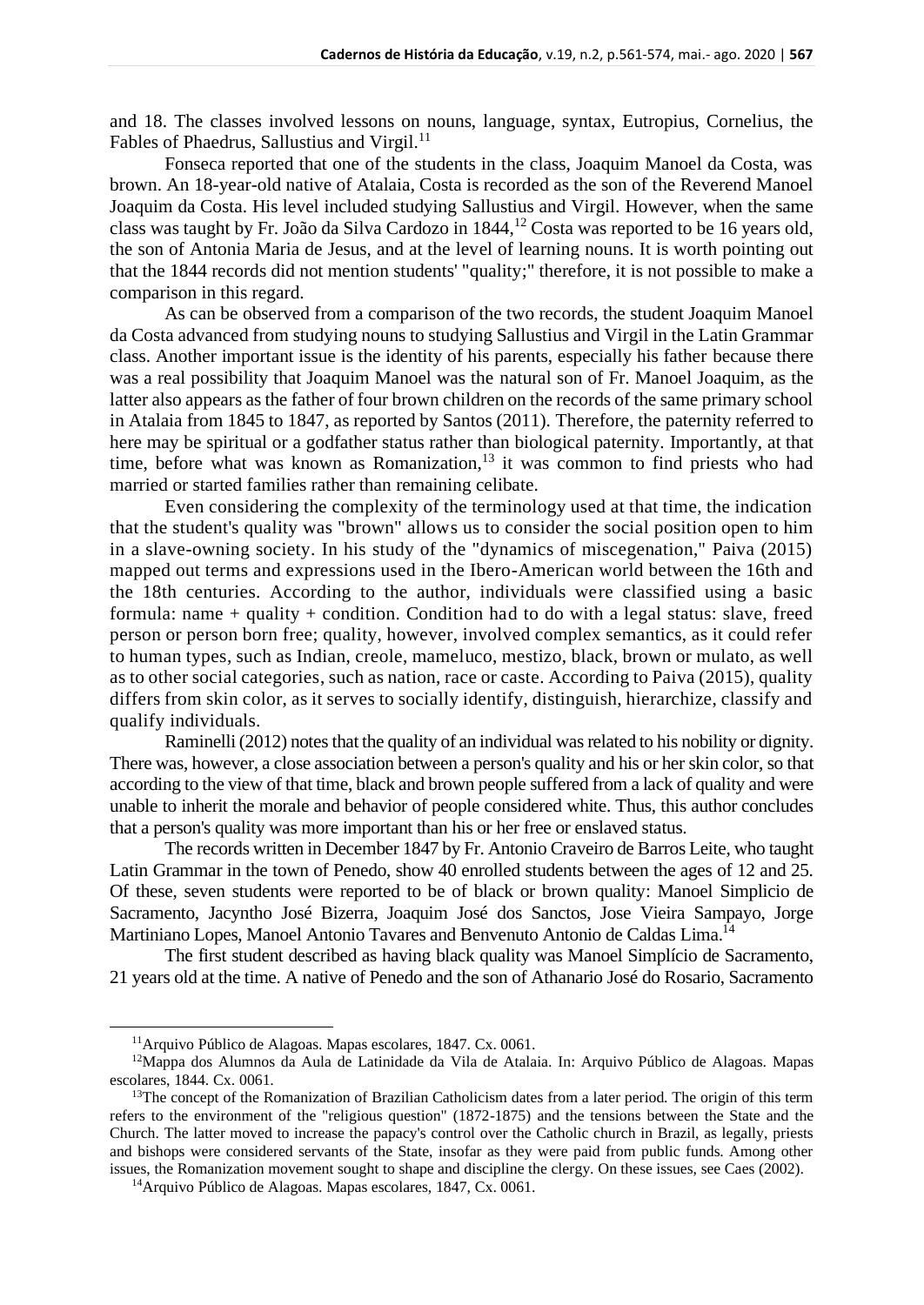had joined the class in February 1844 and had reached the Advanced Latin stage within three years. The previous year, the teacher had noted that he was developing quickly.

After concluding his study, Sacramento followed a career in the church. A note of gratitude to Dr. Socrates Guimarães, the local doctor in the Lower São Francisco region, published in *Jornal do Penedo* on September 5, 1879, was signed by Fr. Manoel Simplício do Sacramento (JORNAL DO PENEDO, 1879, no. 35). In addition to the newspaper, a document published by the Diocese of Petrolina in 2010 titled *Os padres do interior: listas dos padres que serviram nas paróquias do alto sertão de Pernambuco (século XVII ao século XXI)* [*Fathers of the interior: lists of priests who served in the highland parishes of Pernambuco (17th to 21st century)*] shows Sacramento's name as the vicar entrusted with the "parish of Santa Ana do Saco" in Paramirim and records that he baptized a child in the parish of Salgueiro in 1872 and signed the registry of the death records of slaves between 1872 and 1876. Canon Manoel Simplício do Sacramento was also a Cumulative Vicar in the parish of Santo Antônio, in Salgueiro, in 1873 and 1898 (Cavalcante, 2010). Showing that slave society relations were guided not only by economic motivations, Maupeou (2008) affirms that the priest freed his brown-skinned, 28-yearold slave Joana in light of the good service she provided him. In freeing the enslaved woman, the priest declared that "[...] he grants her freedom so that she may enjoy it today and henceforth, as if she had been born of a free womb and that he does so out of charity and without any remuneration, in light of the good service she has provided him [...]." (Notary public's records of Tacaratu, 1880, *cited in* Maupeou, 2008, p. 81).

Another student described as being of brown quality is Jose Vieira Sampayo. The 19-yearold son of Manoel Vieira Sampayo, born in Palmeira dos Índios, Jose was considered by Fr. Antonio Leite as capable, diligent and advanced in Latin Grammar. Sampayo also appears as simply passing Latin Grammar, as shown by the records of exams held at the Alagoan High School dated November 25, 1859.<sup>15</sup> In a communication addressed to the vice-director of public education in 1861, Sampayo requests permission to set up classes in primary reading, Latin and French in the town of Palmeiras (currently the city of Palmeira dos Índios) or in any city in the province [DIARIO DAS ALAGOAS, 1861 (number not found)]. According to pay records for primary school teachers and earnings statements of public school teachers in 1863, it was possible to determine that Sampayo and his wife, Capitulina Clotilde Alves Vieira, were primary school teachers in the town of Palmeira dos Índios (DIARIO DAS ALAGOAS, 1863, no. 148).

Jose Vieira Sampayo, who was also a notary public, and Capitulina Clotilde Alves Vieira had at least two daughters: Maria Lúcia Duarte (1863-?) and Anna Vieira Sampaio (1870-?). According to the newspaper *O Caixeiro*, Maria Lúcia studied with the teachers Fr. Procópio, Inácio Costa and Antonio Romariz and passed the Portuguese and French exams with honors in 1880 (O CAIXEIRO, 1880, no. 19). After the death of her husband, the Alagoan poet Antonio de Almeida Romariz, Maria Lúcia established and directed the Colégio Atheneu Alagoano for the education of girls in 1883. As a journalist, she founded and edited *A Revista Alagoana* (1887), devoted to women, as well as *Almanaque Literário Alagoano das Senhoras* (1889). Anna Vieira, in turn, enrolled in the Liceu Alagoana in 1882 and, after completing her basic education in 1888, studied at the School of Law in Recife, becoming the first Alagoan woman to obtain a Bachelor's degree in law in 1893 (O ORBE, 1883, no. 80; BARROS, 2005; ROSA E SILVA and BONFIM, 2007).

With regard to the other students identified as black and/or brown in Fr. Antonio Leite's records, it has not yet been possible to trace their activity in Alagoan and Brazilian society. The little that is known about them is what appears in the document.

<sup>15</sup>Arquivo Público de Alagoas. Mapa de exames do Liceu da Capital, 1859. Cx.0061.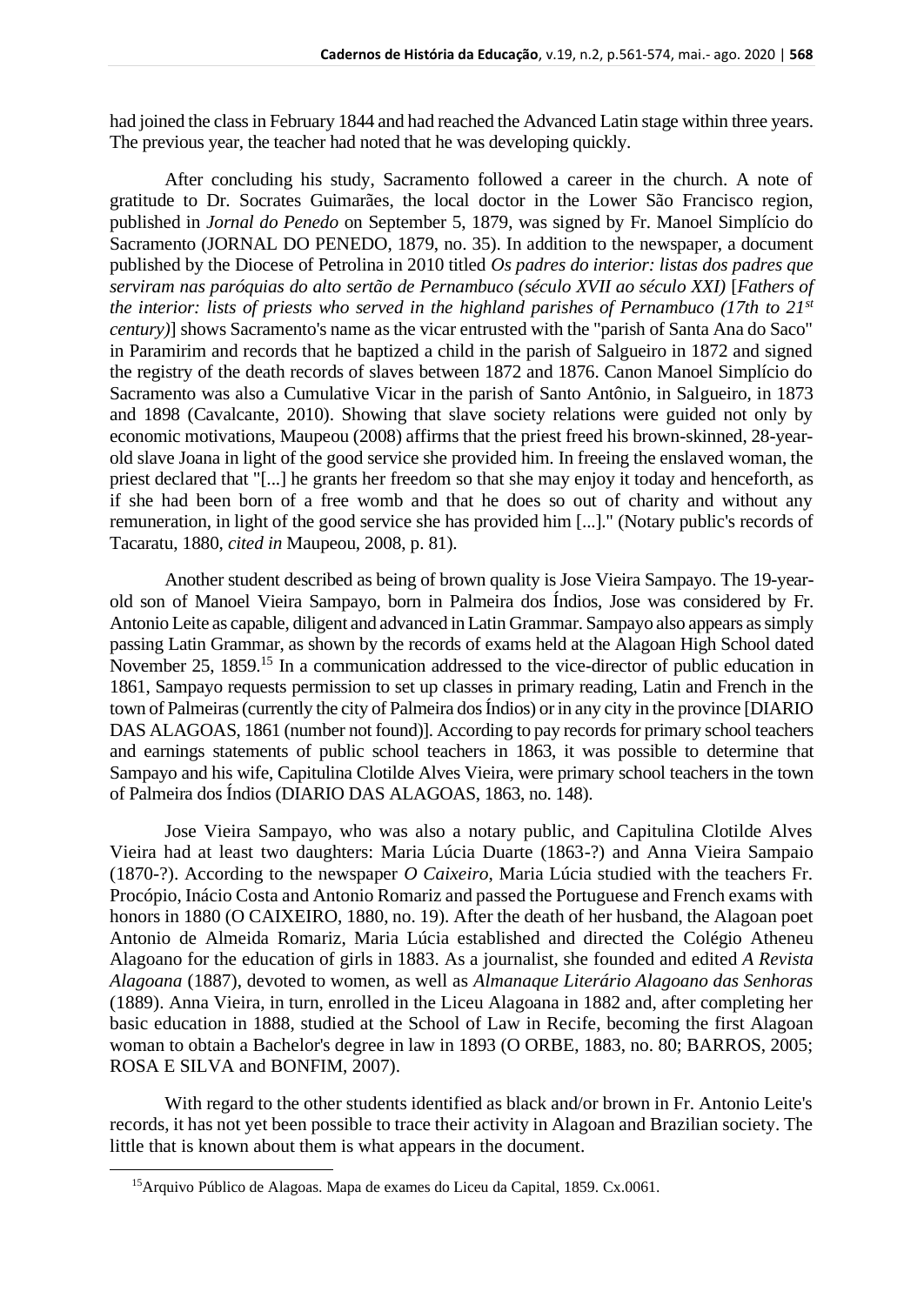| Record of the students in the Public Latin Grammar Class in the City of Penedo taught by retired teacher Reverend Father Antonio Craveiro de Barros Leite. |                                                     |                                   |     |                |                   |              |                     |                      |                      |  |
|------------------------------------------------------------------------------------------------------------------------------------------------------------|-----------------------------------------------------|-----------------------------------|-----|----------------|-------------------|--------------|---------------------|----------------------|----------------------|--|
| December 1847                                                                                                                                              |                                                     |                                   |     |                |                   |              |                     |                      |                      |  |
| No.                                                                                                                                                        | Name                                                | Parents                           | Age | Place of birth | Entry             | Quality      | Skill               | Diligence            | Progress             |  |
|                                                                                                                                                            | Joaquim Paulo Barboza                               | Gabriel Antonio de<br>Carvalho    | 25  | Penêdo         | February<br>1843  | White        | Not very<br>skilled | Diligent             | Very Advanced        |  |
| $\sqrt{2}$                                                                                                                                                 | Joao Francisco de Godois                            | José Ferreira dos Sanctos         | 19  | Penêdo         | February<br>1843  | White        | Not very<br>skilled | Not very<br>diligent | Very Advanced        |  |
| 3                                                                                                                                                          | Joaquim da Natividade Reis                          | Joaquim da Natividade Reis        | 17  | Penêdo         | February<br>1844  | White        |                     | Not very<br>diligent | Very Advanced        |  |
| $\overline{4}$                                                                                                                                             | Manoel Simplicio do<br>Sacramento                   | Athanario José do Rosario         | 21  | Penêdo         | February<br>1844  | <b>Black</b> | Not very<br>skilled | Not very<br>diligent | Advanced             |  |
| 5                                                                                                                                                          | Jacyntho José Bizerra                               | Felis José de Sancta Anna         | 15  | Traipú         | February<br>1845  | <b>Brown</b> | Skilled             | Not very<br>diligent | Advanced             |  |
| 6                                                                                                                                                          | Joaquim José dos Sanctos                            | Agostinho José de Jesus           | 16  | Penêdo         | September<br>1842 | <b>Brown</b> | Unskilled           | Not very<br>diligent | Advanced             |  |
| 9                                                                                                                                                          | Jose Vieira Sampayo                                 | Manoel Vieira Sampayo             | 19  | Palmeira       | March<br>1846     | <b>Brown</b> | Skilled             | Diligent             | Advanced             |  |
| 20                                                                                                                                                         | Jorge Martiniano Lopes                              | Joáo da Rosa Lopes                | 20  | Penêdo         | December<br>1846  | <b>Brown</b> | Not very<br>skilled | Diligent             | Not very<br>advanced |  |
| 30                                                                                                                                                         | <b>Manoel Antonio Tavares</b>                       | <b>Antonio Diogo Tavares</b>      | 14  | Traipú         | February<br>1847  | <b>Brown</b> | Skilled             | Not very<br>diligent | Art                  |  |
| 32                                                                                                                                                         | Benvenuto Antonio de Caldas<br>Lima                 | José Antonio de Caldas<br>Mundahú | 15  | Capacaça       | February<br>1847  | <b>Brown</b> | Not very<br>skilled | Not very<br>diligent | Art                  |  |
| 40                                                                                                                                                         | Rosidonio Augusto de<br>Carvalho Mora<br>TOTAL - 40 | José Hygino de Carvalho<br>Mora   | 10  | Penêdo         | June<br>1847      | White        | Skilled             | Not very<br>diligent | Art                  |  |
|                                                                                                                                                            |                                                     |                                   |     |                |                   |              |                     |                      |                      |  |

## Table 1. Records of the Latin Grammar class in Penedo, 1847<sup>16</sup>

During these three years, the following students left for further studies in grammar: Manoel Simões de Mello, Lourenço Antonio de Andrade, José Marques de Sousa Barboza, Felipe Benicio de Resendes Pinto, Luis José da Silva Lemos, José Joaquim de Almeida, and Laurindo da Boaventura.

The following left to take care of business matters: Luis Antonio de Medeiros Lino, João Francisco de Sales, João Antonio das Chagas Craveiro, Nathaniel Fernandes de Araujo, Francisco de Assis Asevedo Guimarães, Francisco Joaquim da Natividade Reis, and José Baptista Lemos. The latter showed no progress.

The following left to farm: Ignacio Xavier de Barros, José Aureliano Agra Barreto, João Baptista Ferreira and João Ferreira.

**Source**: Arquivo Público de Alagoas. Mapas escolares, 1847, Cx. 0061.

16We present a small sample, focusing on the black and brown students.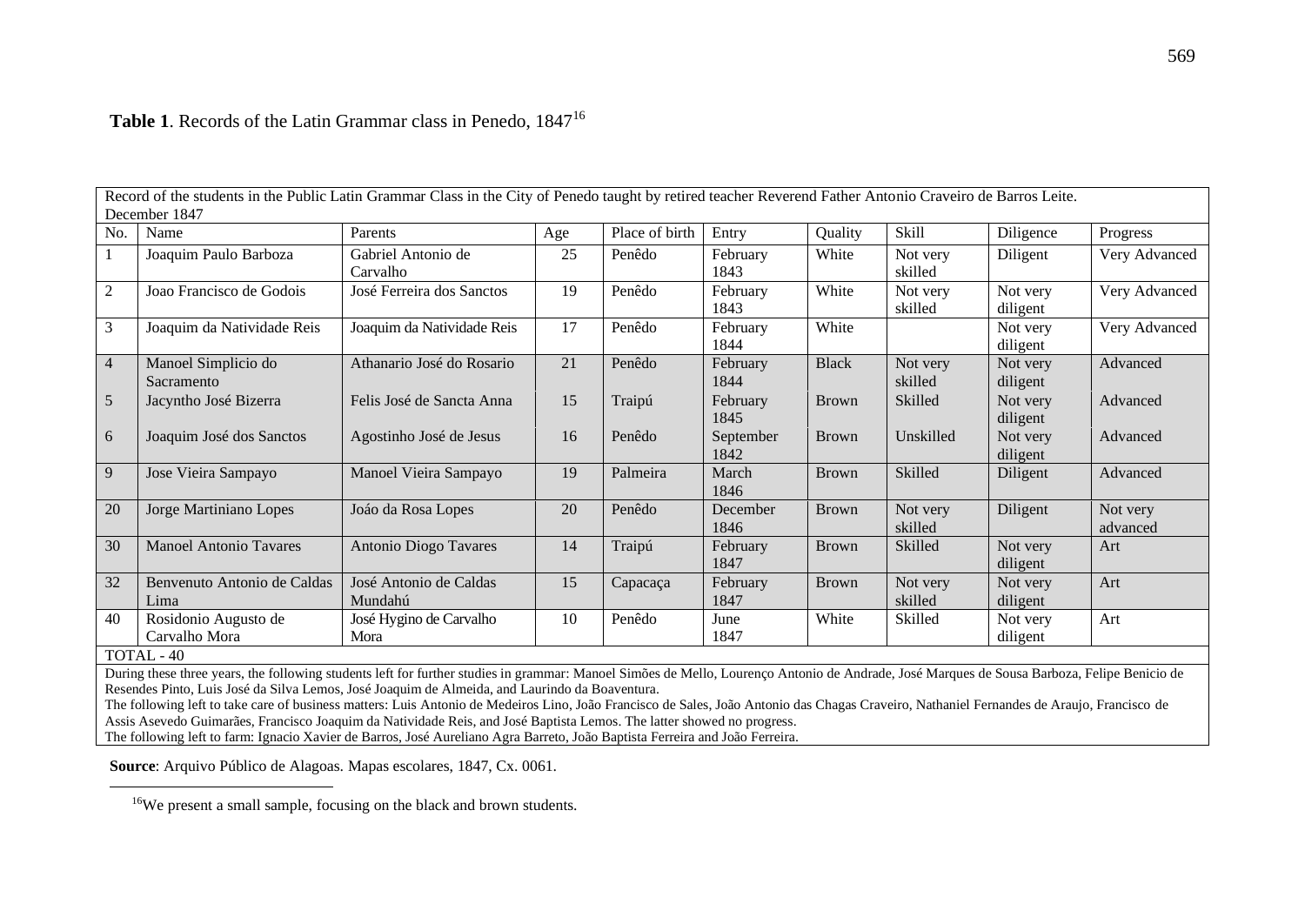Therefore, we engage with a broader debate that a branch of historiography has been developing, in the sense of reassessing the stereotype of black people in the history of Brazil's imperial period, which has generally been associated with slavery and marginalization. In the historiography of education field, efforts have been made to demystify certain statements about black people being prohibited from attending public classes during the period of the Empire, especially at the secondary education level. The fact that the law prohibited enslaved people from attending public schools in Brazil has led to some misunderstandings in regard to the presence of black people in classrooms, as some research in general historiography, and particularly in historiography of education, refers to "black" as a synonym of "slave", without mentioning the progressive growth of a population of people of color born free, especially during the second half of the nineteenth century (VEIGA, 2008).

Other claims emphasize that the experiences of black people in secondary education dated only from the final years of the Empire, especially after 1870, or during the Republic. There are even some who claim that the only experience black people had with education during the imperial period was the primary school education for free children born to slaves after the "Free Womb Law" of 1871. In addition, some claim that black people had access to education only through charity or welfare institutions such as asylums and shelters. In this regard, Fonseca (2007, p. 9) notes that

> There is a pattern in the treatment of black people in Brazilian educational historiography, characterized primarily by the promotion of invisibility for members of this racial group. This is shown in works on the history of education that state explicitly or implicitly that black people in Brazil did not attend school. In general, this statement describes the period during which slavery was in effect and relies on a basic assumption that the relationship between black people and schools in this system could only be viewed in terms of exclusion, that is, black people were slaves, and because slaves were forbidden from attending school, these institutions were interpreted without considering their relationship with the black population.

The records we have presented allow us to question a fairly widely held conception that secondary school students belonged to the white elite who, by appropriating the European values of civilization and progress, continued their study at the college level and took on political and administrative roles in the Empire and the provinces (VEIGA, 2007; GONDRA & SCHUELER, 2008). We consider a discussion of these issues important to avoid generalizations and blanket statements.

Based on these findings, however, other issues arise, such as how should the concept of elite be understood? Do the black and brown students found by this study belong to the cultural, economic and/or political elite? If not, how did they manage to occupy those spaces? Could they be slaves? Were they somehow getting around the imperial law? Based on the premise that they were poor, was there some sort of aid for these students? Could they have been the beneficiaries of some policy of patronage or godparent relationship? In short, there are several questions to which we do not yet have answers.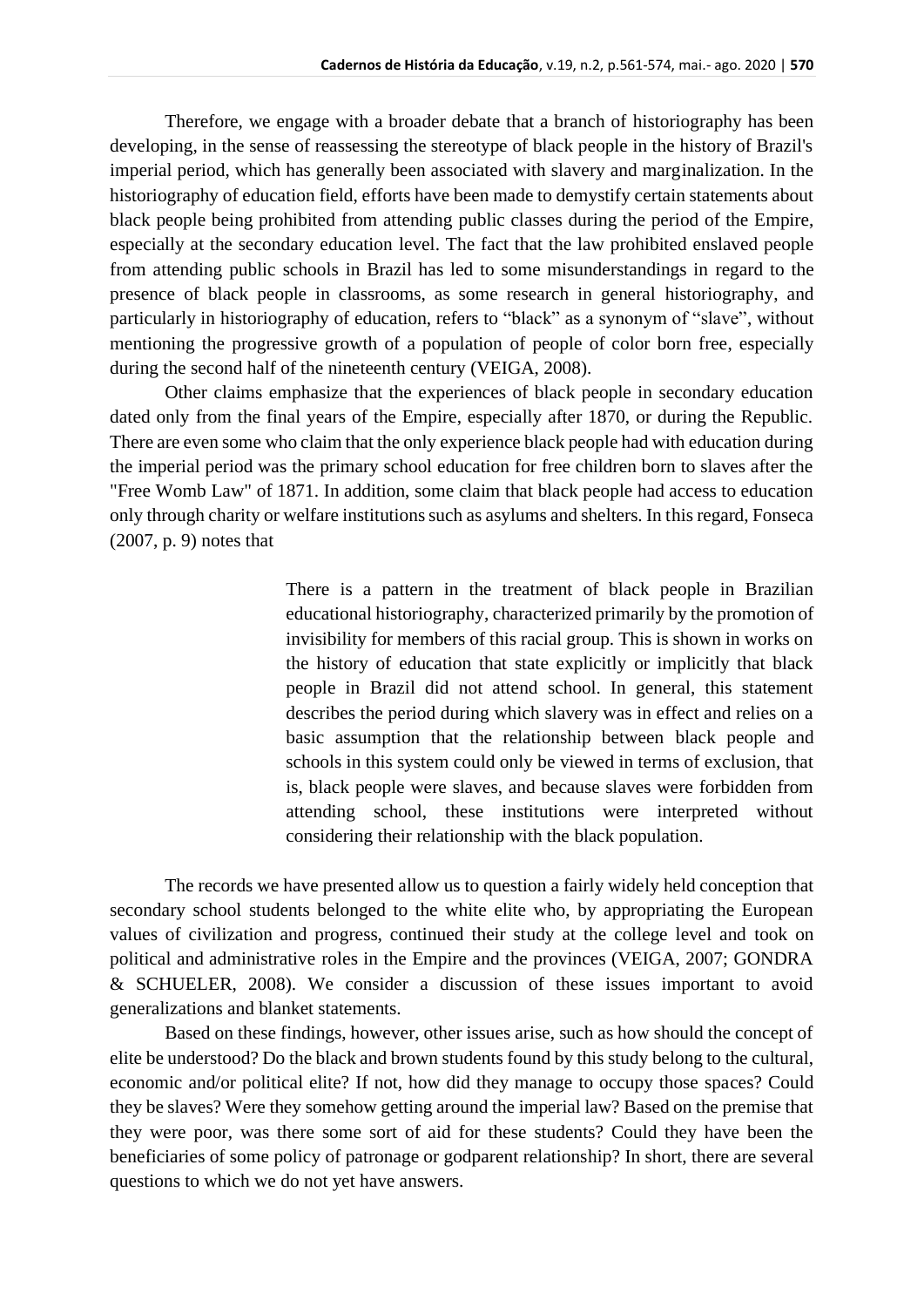One clue may be found in Cruz's observation (2008) that teachers often included black or brown students in their class records as free people, even when they were slaves and prohibited by law from studying, in order to pad their earnings, as teachers' salary was tied to the number of students. However, the fact that we found them present in Alagoan secondary school classrooms in the first half of the nineteenth century is a relevant factor for studies in the history of Brazilian education field.

Independently of the questions raised, it is important to emphasize that secondary school education in Alagoas was also experienced by students "of color." They were present in the classroom together with white students and had contact with the sort of education offered to elites; that is, they made use of various skills that allowed them to enter college and later hold public service and management positions.

#### **Final considerations**

This article examined three sets of records pertaining to independent Latin Grammar classes in Maceió, Atalaia and Penedo that showed the presence of an orphaned student and eight students of color (black and brown) in secondary school education in Alagoas before the middle of the nineteenth century. Based on the evidence provided in the sources, we sought to trace the action and activity of the black and poor students in Alagoan society and beyond.

The nearly set-in-stone view that presumes black students were absent from secondary school classrooms in the nineteenth century does not hold true for the province of Alagoas. Although not numerically significant, the presence of black and brown students in secondary school classes in Alagoas allows educational historians to see the profile of that type of student through a new lens, offering an alternative to the view that has been solidified by previous works and research. On the other hand, "[...] it is important to note that these remarkable black people are not representative of the conditions of the others, who lived mostly without education, especially at the secondary and higher levels; that is why it is important to highlight them" (SANTOS, 2011).

It is undeniable that black people played a leading role in the development of the province, as enslaved, freed or free people working in the fields, in domestic service and in commerce (SANTOS, 2011), and as we have shown here, some attended classes and were active in the most diverse range of public spaces in Alagoan and Brazilian society.

It is possible that many other black students also attended secondary classes, as many records make no note of color or quality, in the same way that this group played a role in the most diverse spaces and functions of Brazilian society. We therefore consider it crucial to undertake research in educational history that gives visibility to the black and brown population beyond the categories of enslavement and marginalization.

### **References**

#### **Almanacs, Newspapers, Records and Letters**

ALMANAK da Província das Alagoas para o ano de 1873, 2º ano, Maceió: Typographia Social de Amitas & Soares, 1873.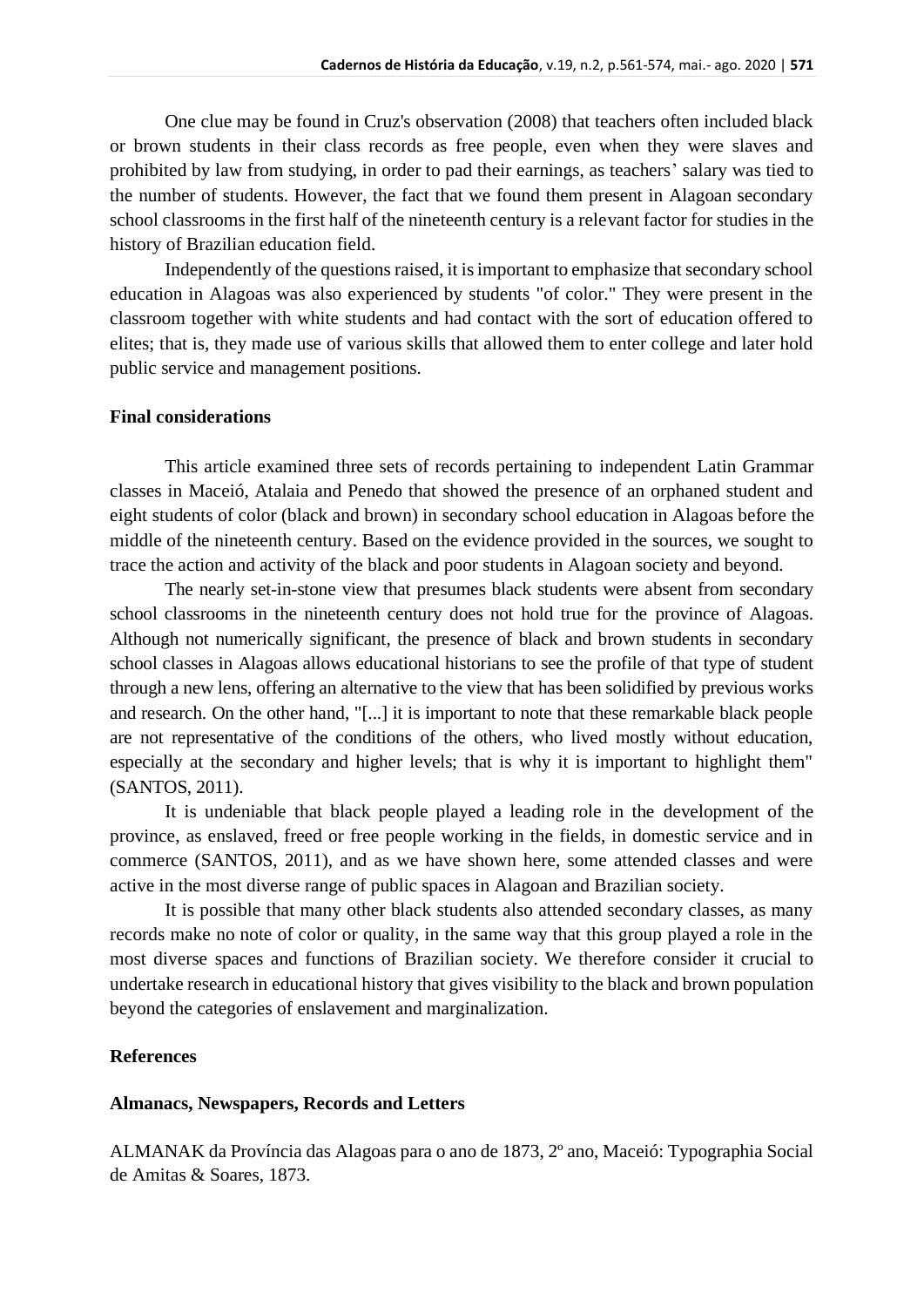ALMANAK do Estado das Alagoas para o ano de 1891, ano XX, Maceió: Typographia do Gutenberg, 1891.

ARQUIVO PÚBLICO DE ALAGOAS. Mapas escolares, 1844. Cx. 0061.

ARQUIVO PÚBLICO DE ALAGOAS. Mapas escolares, 1847, Cx. 0061.

Carta enviada por Justiniano Honorato d'Almeida para o conselheiro João Alfredo Correia de Oliveira. Disponível em: http://repositorio.ufpe.br/handle/123456789/14888.

DIARIO DAS ALAGOAS**,** Maceió, [data não identificada] julho de 1861, ano IV, [número não identificado].

DIARIO DAS ALAGOAS, Maceió, 05 de julho de 1863, ano VI, n° 148.

ESTADOS UNIDOS DO BRAZIL. **Diario Official**, Directoria da Contabilidade do Thesouro, Capital Federal, 26 set. 1895. Seção 1, p. 12.

GUTENBERG, Maceió, 19 de junho de 1892, ano XI, nº 134.

GUTENBERG, Maceió, de 21 de janeiro de 1896, ano XV, nº 14.

JORNAL DO PENEDO, Penedo, 5 de setembro de 1879, ano IX, nº 35.

O CAIXEIRO, Maceió, 29 de julho de 1880, ano I, nº 19.

O ORBE, Maceió, 15 de julho de 1883, ano V, nº 80.

Mappa resumido da população da Provincia das Alagoas. Disponível em: http://brazil.crl.edu/bsd/bsd/15/000038.html.

### **Bibliography**

ARRIADA, Eduardo. **A educação secundária na província de São Pedro do Rio Grande do Sul**: a desoficialização do ensino público. PUCRS: Porto Alegre, 2007. Tese (Programa de Pós-Graduação em Educação) – Faculdade de Educação, Pontifícia Universidade Católica do Rio Grande do Sul, 2007.

BARROS, Francisco Reinaldo Amorim de. **ABC das Alagoas**: dicionário bibliográfico, histórico e geográfico de Alagoas. Vol. 62A. Brasília: Senado Federal, 2005.

CAES, Andre Luiz. **As portas do inferno não prevalecerão**: a espiritualidade católica como estratégia política (1872-1916). UNICAMP, Campinas, 2002 Tese (Programa de Pós-Graduação em História) – Instituto de Filosofia e Ciências Humanas, Universidade de Campinas, 2002.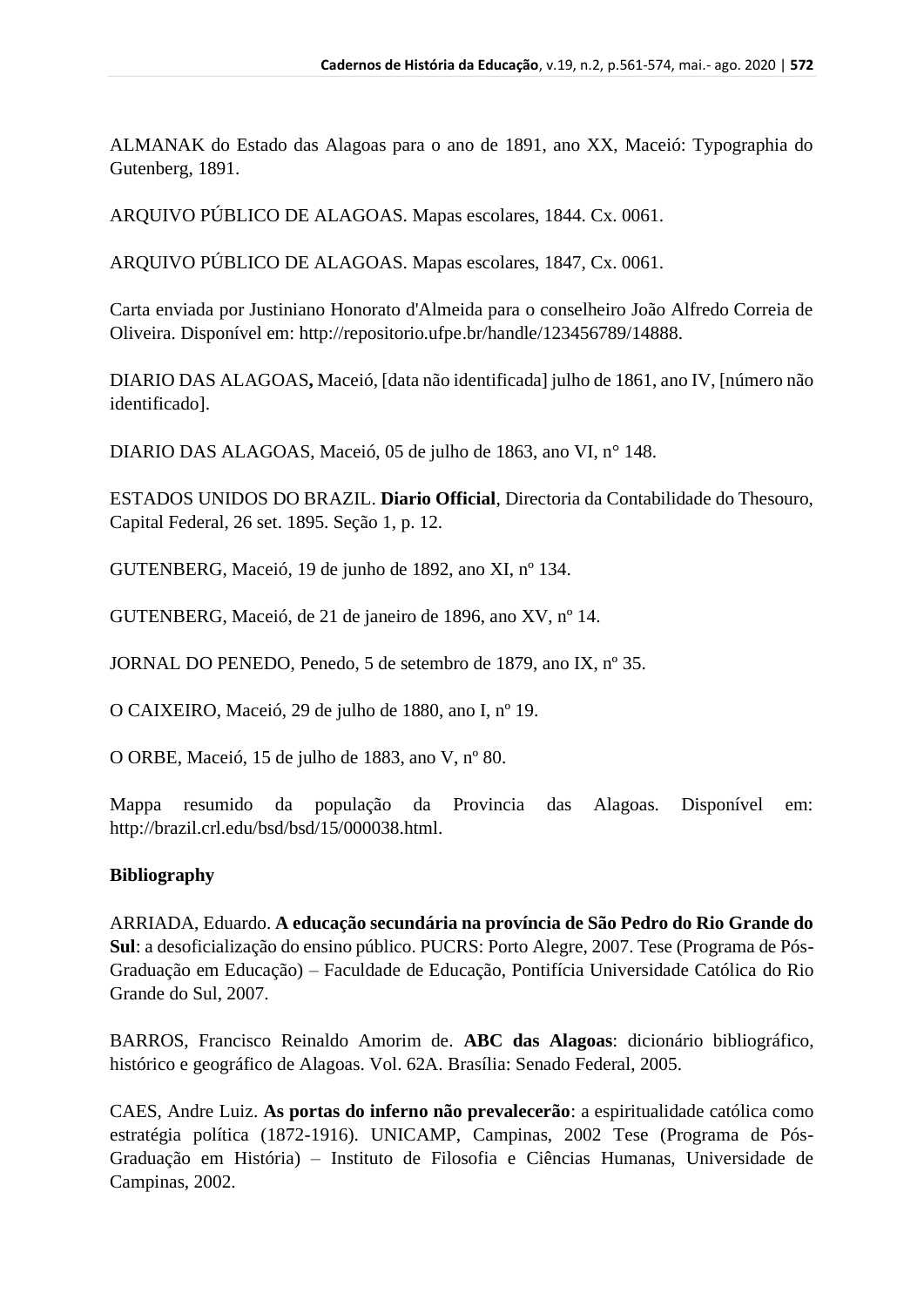CAVALCANTE, Francisco José Pereira. **Os padres do interior**: listas dos padres que serviram nas paróquias do alto sertão de Pernambuco (século XVII ao século XXI). Petrolina, 2010. Disponível em: http://www.diocesedepetrolina.org.br/central/arquivos/file/Os\_Padres.pdf. Acesso em 23/02/2016.

CRUZ, Mariléia dos Santos. **Escravos, forros, ingênuos em processos educacionais e civilizatória na sociedade escravista do Maranhão no século XIX**. 2008. Tese (Doutorado em Educação) – Universidade Estadual Paulista Julio de Mesquita Filho, Araraquara, 2008.

CRUZ, Mariléia dos Santos. Políticas de ações negativas e aspirações de famílias negras pelo acesso à escolarização no Maranhão do século XIX. **Revista Brasileira de História da Educação**, Campinas: Autores Associados, n. 20, p. 73-104, 2009.

FERRONATO, Cristiano de Jesus. **Das aulas avulsas ao Lyceu Provincial:** as primeiras configurações da instrução secundária na Província da Parahyba do Norte (1836-1884). UFPB: João Pessoa, 2012. Tese (Programa de Pós-Graduação em Educação) – Centro de Educação, Universidade Federal da Paraíba, 2012.

FONSECA, Marcus Vinícius. **Pretos, pardos, crioulos e cabras nas escolas mineiras do século XIX**. São Paulo: USP, 2007. p. 256. Tese (Doutorado em Educação) – Faculdade de Educação, Universidade de São Paulo, São Paulo, 2007.

GONDRA, José Gonçalves; SCHUELER, Alessandra. **Educação, poder e sociedade no Império brasileiro**. São Paulo: Cortez, 2008.

MACIEL, Osvaldo. Mutualismo, instrução e ideologia (Maceió, século XIX). In: V Encontro de Pesquisa em Educação em Alagoas, 2010. **Anais do V Encontro de Pesquisa em Educação de Alagoas**: Pesquisa em Educação: desenvolvimento, ética e responsabilidade social, Maceió, 2010.

MACIEL, Osvaldo. **A perseverança dos caixeiros**: o mutualismo dos trabalhadores do comércio em Maceió (1879 1917). Tese (Doutorado em História) – Universidade Federal de Pernambuco, CFCH. Programa de Pós-graduação em História, 2011.

MAUPEOU, Emanuele Carvalheira de. **Cativeiro e cotidiano num ambiente rural**: o Sertão do Médio São Francisco – Pernambuco (1840-1888). Recife, PE: UFPE. (Dissertação de Mestrado, 2008).

PAIVA, Eduardo França. **Dar nome ao novo**: uma história lexical da Ibero-Américaentre os séculos XVI e XVIII (as dinâmicas de mestiçagens e o mundo do trabalho). Belo Horizonte: Autêntica, 2015. 301 p.

RAMINELLI, Ronald. Impedimentos da cor. Mulatos no Brasil e em Portugal, c. 1640-1750. **Varia História**, Belo Horizonte, vol. 28, n. 48, p. 699-723, julho/dez. 2012. <https://doi.org/10.1590/S0104-87752012000200011>